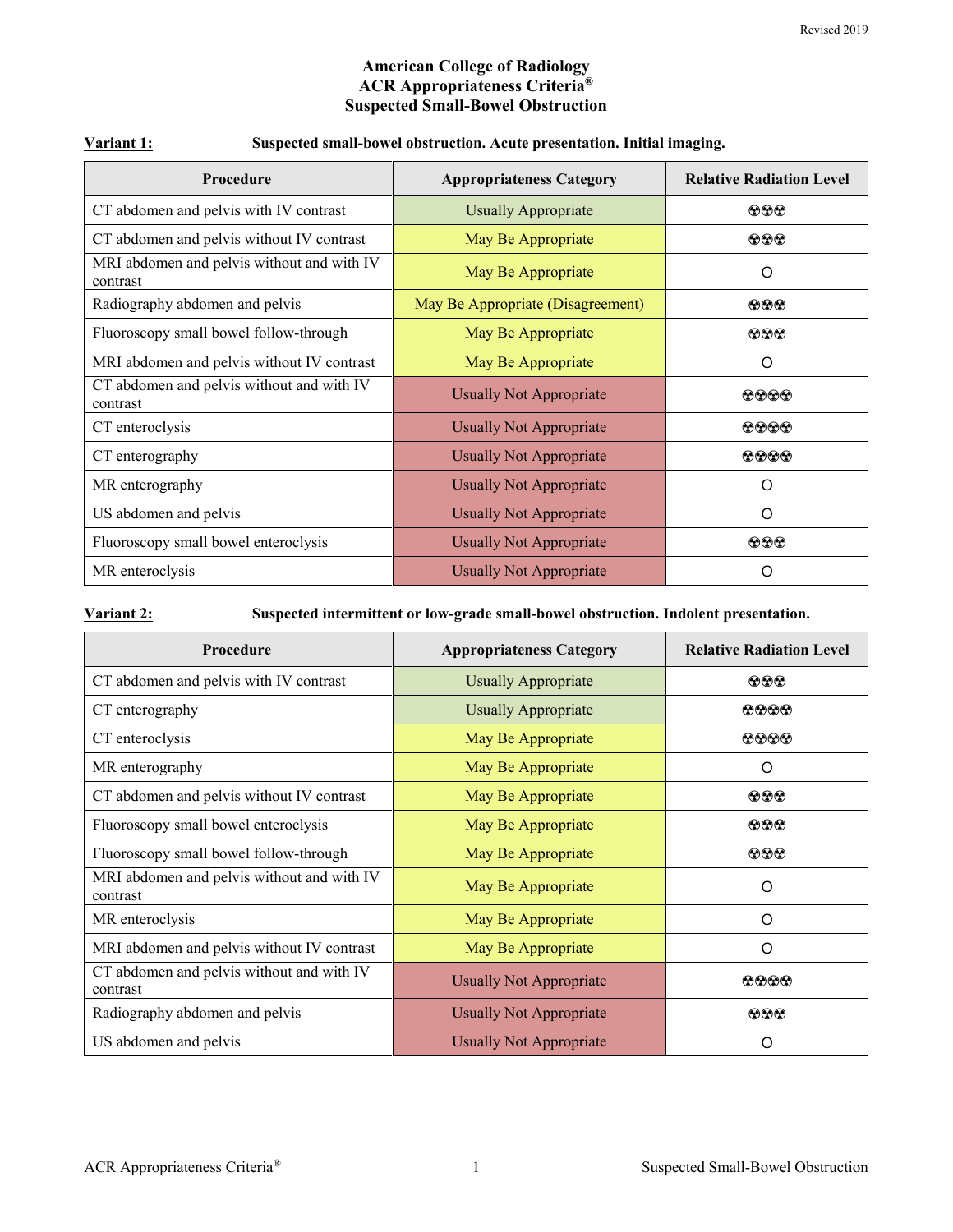#### **SUSPECTED SMALL-BOWEL OBSTRUCTION**

Expert P[a](#page-1-0)nel on Gastrointestinal Imaging: Kevin J. Chang, MD<sup>a</sup>; Daniele Marin, MD<sup>b</sup>; David H. Kim, MD<sup>c</sup>; Kathryn J. Fowler, MD<sup>d</sup>; Marc A. Camacho, MD, MS<sup>e</sup>; Brooks D. Cash, MD<sup>f</sup>; Evelyn M. Garcia, MD<sup>g</sup>; Benjamin W. Hatten, MD, MPH<sup>h</sup>; Avinash R. Kambadakone, MD<sup>i</sup>; Angela D. Levy, MD<sup>j</sup>; Peter S. Liu, MD<sup>k</sup>; Courtney Moreno, MD<sup>1</sup>; Christine M. Peterson, MD<sup>m</sup>; Jason A. Pietryga, MD<sup>n</sup>; Alan Siegel, MD, MS°; Stefanie Weinstein, MD<sup>p</sup>; Laura R. Carucci, MD.<sup>q</sup>

#### **Summary of Literature Review**

#### **Introduction/Background**

Small-bowel obstruction (SBO) is responsible for up to 16% of hospital admissions for abdominal pain with mortality ranging between 2% to 8% overall, and as high as 25% when associated with bowel ischemia [1,2].

Radiologic imaging plays the key role in the diagnosis and management of SBO because neither patient presentation, the clinical examination, nor laboratory testing are sufficiently sensitive or specific enough to diagnose or guide management [2-8]. Imaging not only diagnoses the presence of SBO but also can aid in the differentiation of high-grade from low-grade obstruction. This differentiation helps to guide referring physicians between surgical treatment for high-grade or complicated SBO versus conservative management with enteric tube decompression. Imaging also serves to localize the site of obstruction and evaluate possible causes of obstruction with the most common cause being adhesions, accounting for 70% of all cases. Other causes include hernias, malignancies, Crohn disease, intussusception, volvulus, gallstone ileus, obstructive foreign bodies and bezoars, trauma, endometriosis, and iatrogenic causes. Finally, imaging can play a role in the detection of related findings that may prompt surgical treatment such as ischemia, internal hernia, or volvulus [2-8].

This document refers to imaging appropriateness in diagnosis of adult patients, >18 years of age.

#### **Special Imaging Considerations**

#### **Water-Soluble Contrast Challenge**

Many surgical services now incorporate a protocol termed a water-soluble contrast challenge to help predict the success of conservative measures. Fluoroscopy is not necessary in this protocol, which some institutions call an "abbreviated" small-bowel follow-through (SBFT). This limited protocol involves oral or enteric tube administration of 100 mL of a hyperosmolar iodinated contrast agent, such as diatrizoate meglumine and diatrizoate sodium diluted in 50 mL of water, with follow-up radiographs performed at 8 hours and 24 hours after ingestion to differentiate partial or low-grade SBO from a complete or high-grade SBO, depending on whether the oral contrast reaches the colon by 24 hours [9-12]. Patients in which contrast reaches the colon by 24 hours rarely require surgery. However, the use of a water-soluble contrast challenge in the immediate postoperative period was not shown to predict the need for re-exploration [13]. Early reports of possible therapeutic benefits for water-soluble contrast agents in patients with postoperative SBO also remain controversial and uncertain [14-16].

#### **Discussion of Procedures by Variant**

#### **Variant 1: Suspected small-bowel obstruction. Acute presentation. Initial imaging.**

The typical acute presentation of a patient suspected of having SBO includes intermittent crampy central abdominal pain, distension, nausea, and vomiting. Physical examination findings include abdominal distension with either absent or high-pitched bowel sounds. Abnormal laboratory findings such as an elevated white blood cell count, elevated lactic acid, or elevated serum amylase raise the suspicion for a complication such as ischemia. Most cases of SBO are low grade and may be treated conservatively with enteric tube decompression, intravenous (IV) fluids,

<span id="page-1-0"></span><sup>&</sup>lt;u>a</u> Boston University Medical Center, Boston, Massachusetts. <sup>b</sup>Duke University Medical Center, Durham, North Carolina. <sup>c</sup>Panel Chair, University of Wisconsin Hospital & Clinics, Madison, Wisconsin. <sup>d</sup>Panel Vice-Chair, University of California San Diego, San Diego, California. <sup>e</sup>The University of South Florida Morsani College of Medicine, Tampa, Florida. <sup>f</sup>University of Texas Health Science Center at Houston and McGovern Medical School, Houston, Texas; American Gastroenterological Association. <sup>g</sup>Virginia Tech Carilion School of Medicine, Roanoke, Virginia. <sup>h</sup>University of Colorado School of Medicine Anschutz Medical Campus, Aurora, Colorado; American College of Emergency Physicians. i Massachusetts General Hospital, Boston, Massachusetts. j Medstar Georgetown University Hospital, Washington, District of Columbia. Kleveland Clinic, Cleveland, Ohio. Emory University, Atlanta, Georgia. "Penn State Health, Hershey, Pennsylvania. "University of Alabama at Birmingham, Birmingham, Alabama. "Dartmouth-Hitchcock Medical Center, Lebanon, New Hampshire. <sup>p</sup>University of California San Francisco, San Francisco, California. <sup>q</sup>Specialty Chair, Virginia Commonwealth University Medical Center, Richmond, Virginia.

The American College of Radiology seeks and encourages collaboration with other organizations on the development of the ACR Appropriateness Criteria through society representation on expert panels. Participation by representatives from collaborating societies on the expert panel does not necessarily imply individual or society endorsement of the final document.

Reprint requests to[: publications@acr.org](mailto:publications@acr.org)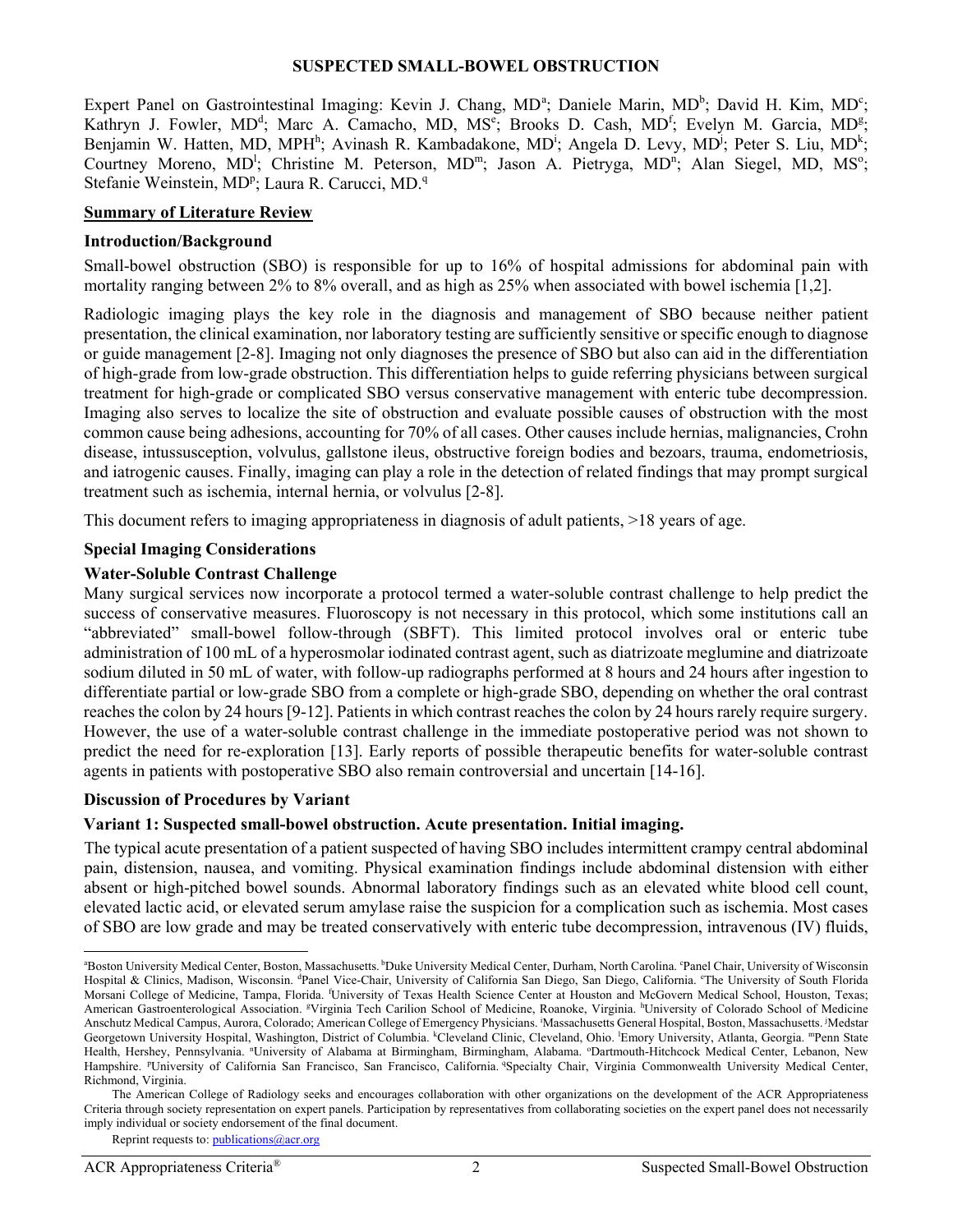pain medication, and sometimes antibiotics. However, imaging and laboratory findings that suggest a higher grade SBO with a complication, such as ischemia, closed-loop obstruction, volvulus, or complete obstruction, may prompt more urgent surgical treatment.

Patients with high-grade SBO may present with more severe abdominal pain, as well as a higher risk of bowel ischemia and perforation. However, physical examination and laboratory tests are neither sufficiently sensitive nor specific to determine which patients with SBO have coexistent strangulation or ischemia. Early imaging diagnosis and intervention is therefore critical for successful treatment and minimization of mortality, which can be as high as 25% in the setting of ischemia. The goals of imaging in high-grade SBO are to evaluate the severity of the obstruction, identify the etiology/site of the obstruction, and to detect the presence of complications, such as volvulus, strangulation, closed-loop obstruction, and ischemia. Specific imaging signs that suggest ischemia include abnormally decreased or increased bowel wall enhancement, intramural hyperdensity on noncontrast CT, bowel wall thickening, mesenteric edema, ascites, and pneumatosis or mesenteric venous gas. The presence of ischemia warrants immediate surgery.

## **CT Abdomen and Pelvis**

Multiple publications have confirmed the use and accuracy of a standard abdominal and pelvic CT examination in patients with a suspected high-grade SBO. A diagnostic accuracy of more than 90% has been reported [4,5,17], with high accuracy for distinguishing SBO from an adynamic small-bowel ileus [6], and for identifying the cause of obstruction [17-20]. Patients with a suspected high-grade obstruction do not require any oral contrast medium because the nonopacified fluid in the bowel provides adequate intrinsic contrast. Additionally, oral contrast use in a known or suspected high-grade SBO does not add to diagnostic accuracy and can delay diagnosis, increase patient discomfort, and increase the risk of complications, particularly vomiting and aspiration. The use of positive oral contrast agents can also potentially limit the ability to detect abnormal bowel wall enhancement in the case of ischemia and hypoperfusion. However, SBO may be identified in patients who have undergone CT with oral (with or without IV) contrast (ie, when SBO was not specifically suspected at the time the study was ordered/protocolled).

Multidetector CT scanners with multiplanar reconstruction capabilities have been noticeably more effective for evaluating SBO and other abdominal pathology [21-26]. Multiplanar reformations have also been found to increase accuracy and confidence in locating the transition zone in SBO, which can be a useful adjunct if an operative intervention is planned [24,27,28]. CT with IV contrast is preferable for routine imaging of suspected SBO, in part to demonstrate whether the bowel is perfusing normally or is potentially ischemic, and in a minority of cases, to provide information about the potential etiology, such as Crohn disease and neoplasm. Noncontrast CT appears to have comparable accuracy for diagnosing or excluding high-grade SBO, although determination for ischemia is reduced [29].

In addition to CT's high accuracy for detecting SBO, CT has been shown to be very helpful in guiding management. CT is very useful for assessing SBO complications, namely, ischemia and strangulation [2,3,8,30-32], as well as conditions that lead directly to both obstruction and ischemia if untreated (ie, internal hernias and closed-loop SBO) [33,34]. When present, CT signs of ischemia are highly specific [35-38]. Unfortunately, CT is not very sensitive for identifying ischemia; in one study, the prospective sensitivity, based on the initial radiology report, was only 14.8% [33]. Even retrospectively, the sensitivity of two experienced radiologists was 29.6% and 40.7% (consensus review of a third radiologist was 51.9%). However, the use of dual-energy CT may aid in the detection of bowel ischemia because the use of iodine maps and virtual monoenergetic images can increase the conspicuity of bowel enhancement as demonstrated in early studies [39-41]. Another study found that using maximal attenuation of a region of interest when assessing bowel-wall enhancement was a reliable method for evaluating intestinal ischemia in SBO and showed good correlation with the pathology results [37,42]. When combined with clinical findings, CT's sensitivity for detecting strangulation and associated complications can be improved [42-47]. Ultimately, CT has been useful in effectively triaging patients into operative versus nonoperative treatment groups [27,48-60]. Signs such as intraperitoneal fluid, mesenteric edema, and the absence of small-bowel feces suggest that early surgical intervention should be considered.

## **CT Enteroclysis**

In the clinical setting of acute pain and distention, the use of CT enteroclysis is not favorable, because patients cannot tolerate the active infusion of oral contrast into an obstructed small-bowel. CT enteroclysis is generally favored over conventional enteroclysis because it avoids the problem of overlapping small-bowel loops, and it has been shown to demonstrate a larger number of bowel abnormalities and more abnormalities outside the bowel [61].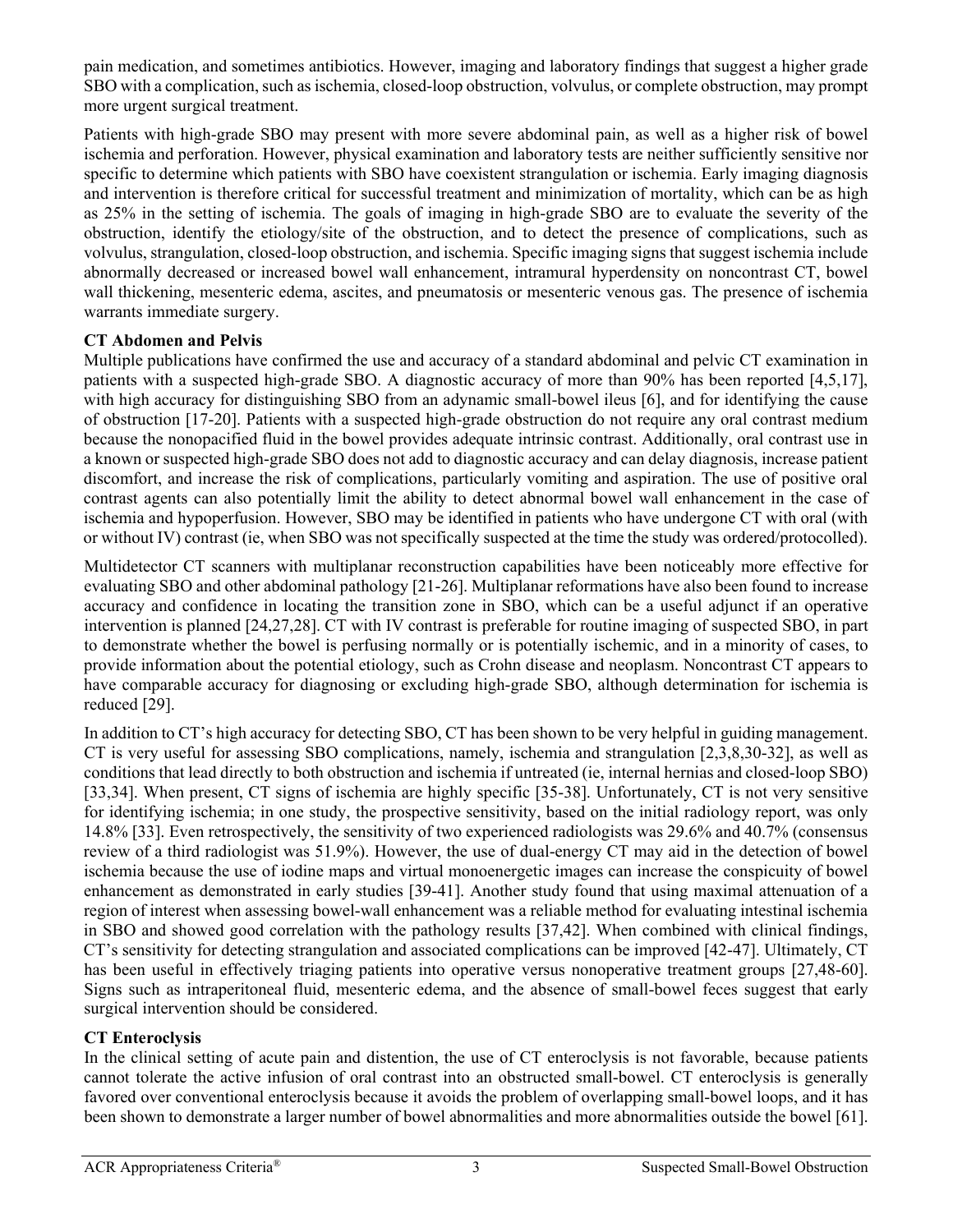To our knowledge; however, CT enteroclysis is not widely used in the United States at present, especially for acute presentations of bowel obstruction.

# **CT Enterography**

CT enterography does not require intubation of the small-bowel but instead relies on large volumes of orally ingested contrast in a set time interval. In the setting of suspected obstruction of this clinical scenario, patients cannot generally tolerate the oral contrast administration requirements. As in the case of CT enteroclysis, the use in the acute patient presentation is not favorable because of a lack of tolerance to ingest a relatively large volume of fluid if the bowel is obstructed.

## **Fluoroscopy Small Bowel Enteroclysis**

There is solid evidence that enteroclysis is highly reliable in revealing sites of low- and high-grade SBO [62,63], as well as for distinguishing adhesions from obstructing neoplasms or other etiologies [62]. Despite this evidence, enteroclysis is not useful in the acute situation of suspected obstruction in which the patient is ill. In this clinical scenario, such patients cannot tolerate the invasive nature of the examination.

# **Fluoroscopy Small Bowel Follow-Through**

Opinions remain divided on the usefulness of SBFT examinations with an orally administered barium contrast or water-soluble contrast. Some investigators have found this examination useful for managing suspected SBO in 68% to 100% of cases [64]. However, the ability to diagnose ischemic loops or bowel perforation can be limited. SBFT does not typically evaluate for other etiologies of abdominal pain that may be detected on CT. As such, the SBFT could be considered a problem-solving examination following an equivocal CT, particularly with suspected lowgrade or intermittent or partial obstruction [65]. Early reports of possible therapeutic benefits of the use of watersoluble contrast agents in patients with postoperative SBO remain controversial and uncertain [14-16].

# **MR Enteroclysis**

MR enteroclysis is not useful in the acute situation of suspected obstruction in which the patient is ill. In this clinical scenario, such patients cannot tolerate the invasive nature of the examination. MR enteroclysis appears to compare favorably with CT enteroclysis in evaluating a low-grade obstruction [66], although neither MR enteroclysis nor CT enteroclysis are in wide use because patients are often unable to tolerate the degree of small-bowel distension necessary. Children, and particularly pregnant patients, with known or suspected SBO, as well as younger patients with repetitive episodes of obstruction, are the ideal population to undergo MRI. In pregnant patients, only noncontrast sequences are obtained. In other patients, MR enteroclysis can be performed either as an IV contrast enhanced study or a noncontrast study.

# **MR Enterography**

In the setting of suspected obstruction of this clinical scenario, patients cannot generally tolerate the oral contrast administration requirements related to the enterography technique. To our knowledge; however, little data are available on comparing MR enterography with other imaging examinations in patients with a suspected SBO.

# **MRI Abdomen and Pelvis**

Increasing evidence supports the role of MRI for detecting and characterizing SBO. Because of absent evidence of any incremental diagnostic gain, compared with CT, MRI should not be used routinely to evaluate suspected highgrade SBO [67]. However, there may be situations in which MRI could be an appropriate alternative to CT, particularly for those who have had multiple prior CT examinations or are expected to get multiple future imaging examinations. Examinations may be difficult to interpret related to patient pain and discomfort and associated patient motion in the acute setting.

# **Radiography Abdomen and Pelvis**

Abdominal radiography has been the traditional starting point for the imaging evaluation of suspected SBO [68]. However, studies testing the use of abdominal radiographs have yielded disparate results [4,5,18,69]. Although some investigators have reported an 80% to 90% success rate in diagnosing SBO using radiographs [5], an overall accuracy somewhat approaching that of CT [7], others have achieved rates only in the 30% to 70% range [4,7,18]. In other studies, abdominal radiographs proved to be of little or no help in assessing the site or cause of SBO [70,71] and were even misleading in 20% to 40% of patients [18]. A relatively recent study; however, found that abdominal radiographs were accurate for detecting acute SBO. It should be stressed; however, that it may be difficult to differentiate an SBO from a postoperative ileus in the perioperative period based on a single examination. Serial examinations showing persistent dilated small-bowel loops with air-fluid levels and relative or complete paucity of gas in the colon favor SBO.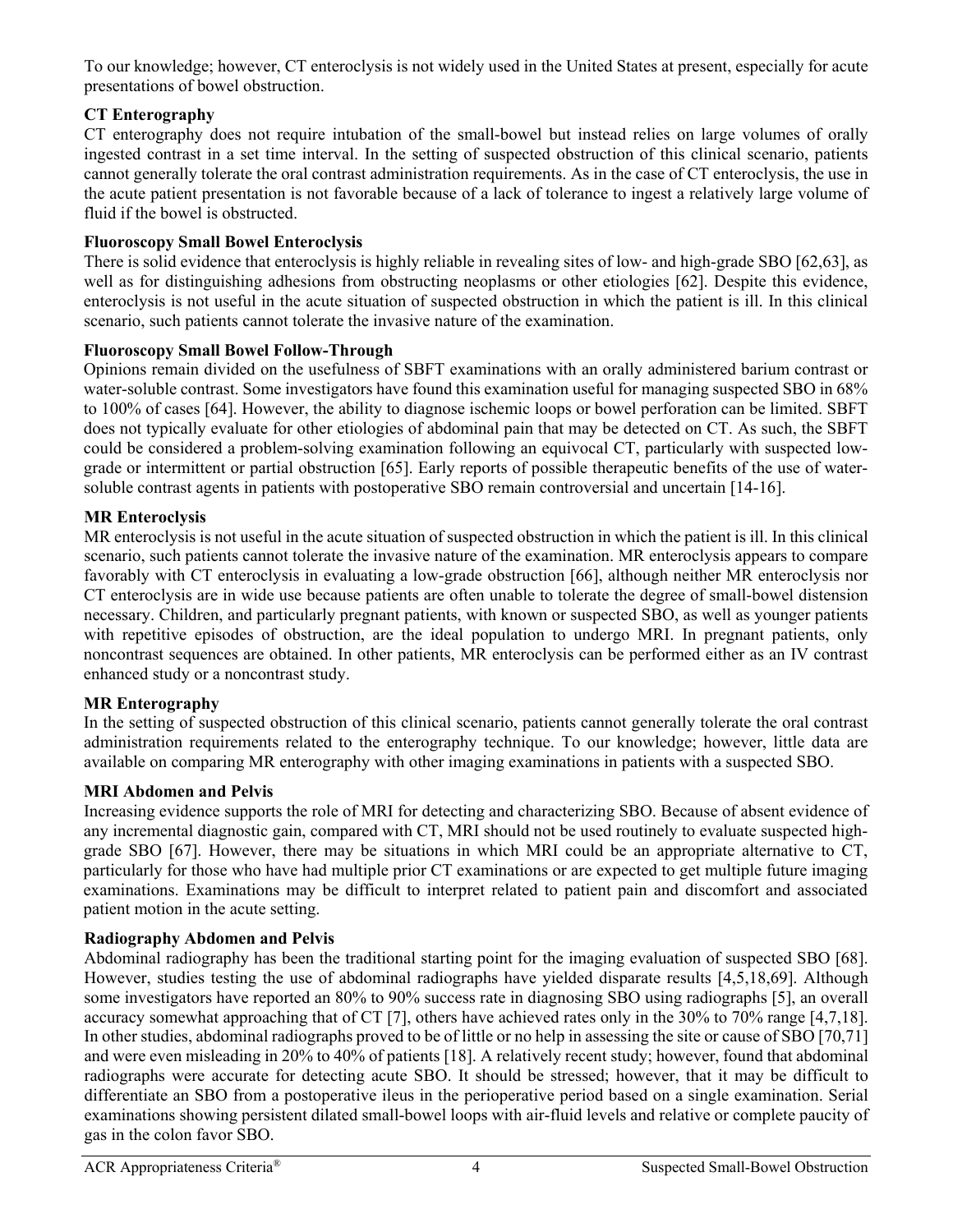Despite the relatively high accuracy of abdominal radiographs in detecting SBO, CT provides much more information, including the site and cause of the obstruction and complications of SBO. As a result, CT findings generally influence patient management much more than do abdominal radiographs.

In light of these inconsistent results, it is reasonable to expect that abdominal radiographs will not be definitive in many patients with a suspected SBO. Radiographs could prolong the evaluation period. Therefore, in patients with a known or suspected SBO, fluoroscopic-contrast examinations (SBFT, conventional enteroclysis), and particularly, cross-sectional imaging examinations (CT, MRI, ultrasound [US]), as well as specialized cross-sectional imaging examinations (CT enterography, CT enteroclysis, MR enterography, and MR enteroclysis), may be more useful options for diagnosis.

## **US Abdomen and Pelvis**

Because of CT's high accuracy for diagnosing and characterizing SBO and because of the inherent limitation of US in adults in this situation, US has rarely been used for this purpose in the United States. Compared with US, CT (or MRI) generally provides more information as to the status of the entire gastrointestinal tract, the 3-D anatomy, and the underlying causes and complications of SBO, and it is preferred by surgeons for adult patient management. US was reported to have a nearly 90% success rate for diagnosing SBO [71-75], with a sensitivity of 91% and a specificity of 84%, in a prospective study of 76 patients with suspected SBO who underwent bedside US [76]. In an older study [77], CT proved superior to US in diagnosing intestinal obstructions. In the pediatric age group, US has proven useful in evaluating intussusception [63], midgut volvulus [78], and other causes of SBO [79].

## **Variant 2: Suspected intermittent or low-grade small-bowel obstruction. Indolent presentation.**

Patients with suspected intermittent or low-grade SBO may have a more indolent presentation in which the patient may be asymptomatic at baseline with intermittent symptoms. If a SBO is present, it may be intermittent or very low-grade, requiring provocative measures such as bowel distention to visualize this process on a consistent basis.

In low-grade SBO, there is sufficient luminal patency to allow contrast to flow beyond the point of obstruction. Low-grade or intermittent SBO can therefore be more difficult to diagnose with modalities that do not maximally distend or exaggerate the caliber of the small-bowel lumen. The patient may be relatively asymptomatic and with a more nonspecific presentation with other differential considerations possible. On imaging, it may be difficult to visualize dilated abnormal loops and a transition point. In these cases, volume-challenge or dynamic enteral examinations may be preferred to accentuate mild or subclinical obstructions and to better challenge the distensibility of small-bowel. The multiplanar reformatting capabilities of multidetector CT scanners has also helped in evaluating these patients.

## **CT Abdomen and Pelvis**

Although standard abdominal and pelvic CT examinations in patients with a suspected high-grade SBO have shown diagnostic accuracies of greater than 90% [4,5,17], low-grade or intermittent obstruction has been less accurately diagnosed with a sensitivity of only 48% to 50% and a specificity of 94% [7,80]. In this situation of suspected intermittent or low-grade SBO, the bowel loops may look unremarkable with intrinsic enteral fluid or standard oral contrast administration at CT. Oral contrast may be purposefully given to these patients when SBO is a consideration. When a transition point isidentified without passage of orally administered positive contrast, optional re-imaging within 24 hours may depict passage of oral contrast beyond the transition point, indicating incomplete or partial obstruction [81]. When a transition point is not identified, optimized distention of the bowel (through either CT enteroclysis or CT enterography) may be needed to make an intermittent or mild obstruction apparent.

# **CT Enteroclysis**

CT enteroclysis offers improved sensitivity and specificity over standard CT examinations in evaluating suspected intermittent or low-grade SBO [68,82-84]. The placement of a nasoduodenal tube with active controlled infusion of oral contrast optimizes detection of subtle causes of mild obstructions. There is solid evidence that enteroclysis is highly reliable in revealing sites of low-grade SBO [62,63,85], as well as for distinguishing adhesions from obstructing neoplasms or other etiologies [62]. CT enteroclysis is generally favored over conventional enteroclysis because it avoids the problem of overlapping small-bowel loops; it also has been shown to demonstrate a larger number of bowel abnormalities and more abnormalities outside the bowel [61]. CT enteroclysis should be considered, especially for patients who have a history of malignancy [68]. To our knowledge; however, CT enteroclysis is not widely used in the United States at present because of the practical challenges of nasojejunal intubation and the often-associated issues related to conscious sedation and continuous patient monitoring.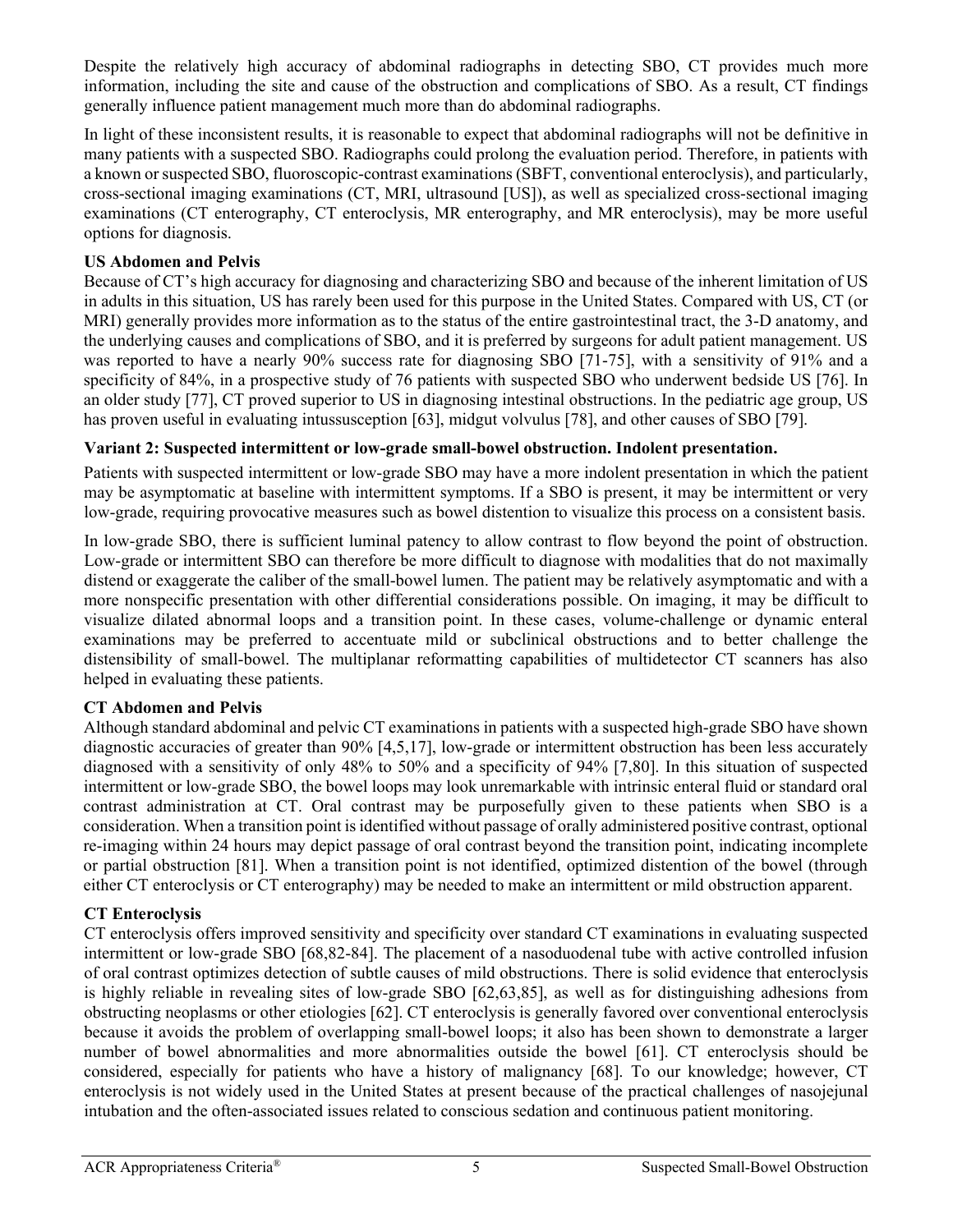## **CT Enterography**

CT enterography does not require intubation of the small-bowel and, therefore, has greater patient acceptance [86]. The increased distention of small-bowel related to the oral contrast ingestion protocol optimizes detection of bowel pathology. To our knowledge; however, its clinical usefulness for diagnosing intermittent or low-grade SBO has not been convincingly established, although one small series showed promise [87]. Although there is little evidence that CT enterography can be used reliably to identify intermittent- or low-grade SBO, the bowel is typically distended to a greater degree than with standard CT and potentially may be of benefit if CT enteroclysis is not performed at an institution.

### **Fluoroscopy Small-Bowel Enteroclysis**

Methods of examination that challenge the distensibility of the small-bowel, including conventional (ie, fluoroscopic) enteroclysis and CT enteroclysis, offer improved sensitivity and specificity over standard barium small-bowel and CT examinations in evaluating suspected intermittent or low-grade SBO [18,68,82-84,88]. There is solid evidence that enteroclysis is highly reliable in revealing sites of low-grade SBO [62,63], as well as for distinguishing adhesions from obstructing neoplasms or other etiologies [62]. However, enteroclysis has low patient acceptance.

## **Fluoroscopy Small-Bowel Follow-Through**

Opinions remain divided on the usefulness of SBFT examinations with an orally administered barium contrast. Some investigators have found this examination useful for managing suspected SBO in 68% to 100% of cases [64]. The SBFT could be considered a problem-solving examination following an equivocal CT, particularly with lowgrade or intermittent or partial obstruction [65]. Because SBFT is limited by nonuniform small-bowel filling, it cannot test distensibility and has limitations posed by intermittent fluoroscopy; some authorities argue that enteroclysis is the more appropriate imaging examination in problematic SBO cases, especially in low-grade or intermittent obstruction [62,89]. Early reports of possible therapeutic benefits of the use of water-soluble contrast agents in patients with postoperative SBO remain controversial and uncertain [14-16].

## **MR Enteroclysis**

MR enteroclysis appears to compare favorably with CT enteroclysis in evaluating a low-grade obstruction [66], although neither MR enteroclysis nor CT enteroclysis are in wide use because patients are often unable to tolerate the degree of small-bowel distension necessary. The ability of MR enteroclysis to monitor small-bowel filling in real-time without the use of ionizing radiation is an advantage over fluoroscopic and CT enteroclysis. Children and, particularly, pregnant patients with known or suspected SBO, as well as younger patients with repetitive episodes of obstruction, are the ideal population to undergo MRI. In pregnant patients, only noncontrast sequences are obtained. In other patients, MR enteroclysis can be performed either as an IV-contrast enhanced study or a noncontrast study.

## **MR Enterography**

MR enterography may be superior to routine MRI examinations and is better accepted by patients than MR enteroclysis. To our knowledge; however, little data are available on comparing MR enterography with other imaging examinations in patients with a suspected SBO.

### **MRI Abdomen and Pelvis**

Increasing evidence supports the role of MRI for detecting and characterizing SBO. The use of fast multiplanar pulse sequences such as half-Fourier acquisition single-shot turbo spin-echo and balanced gradient-echo sequences allow for functional assessment of the distensibility of strictures. Without optimized bowel preparation, bowel loops at MR with standard protocol (ie, without bowel distension) may be unremarkable at intermittent or low-grade obstructions.

### **Radiography Abdomen and Pelvis**

Abdominal radiography has been the traditional starting point for the imaging evaluation of suspected SBO [68]. However, studies testing the use of abdominal radiographs have yielded disparate results [4,5,18,69]. Although some investigators have reported an 80% to 90% success rate in diagnosing SBO using radiographs [5], an overall accuracy somewhat approaching that of CT [7], others have achieved rates only in the 30% to 70% range [4,7,18]. In other studies, abdominal radiographs proved to be of little or no help in assessing the site or cause of SBO [70,71] and were even misleading in 20% to 40% of patients [18]. In the setting of intermittent or low-grade obstructions as described in this clinical variant in which the imaging findings are much more subtle than high-grade obstructions, abdominal radiography is even less likely to provide positive findings.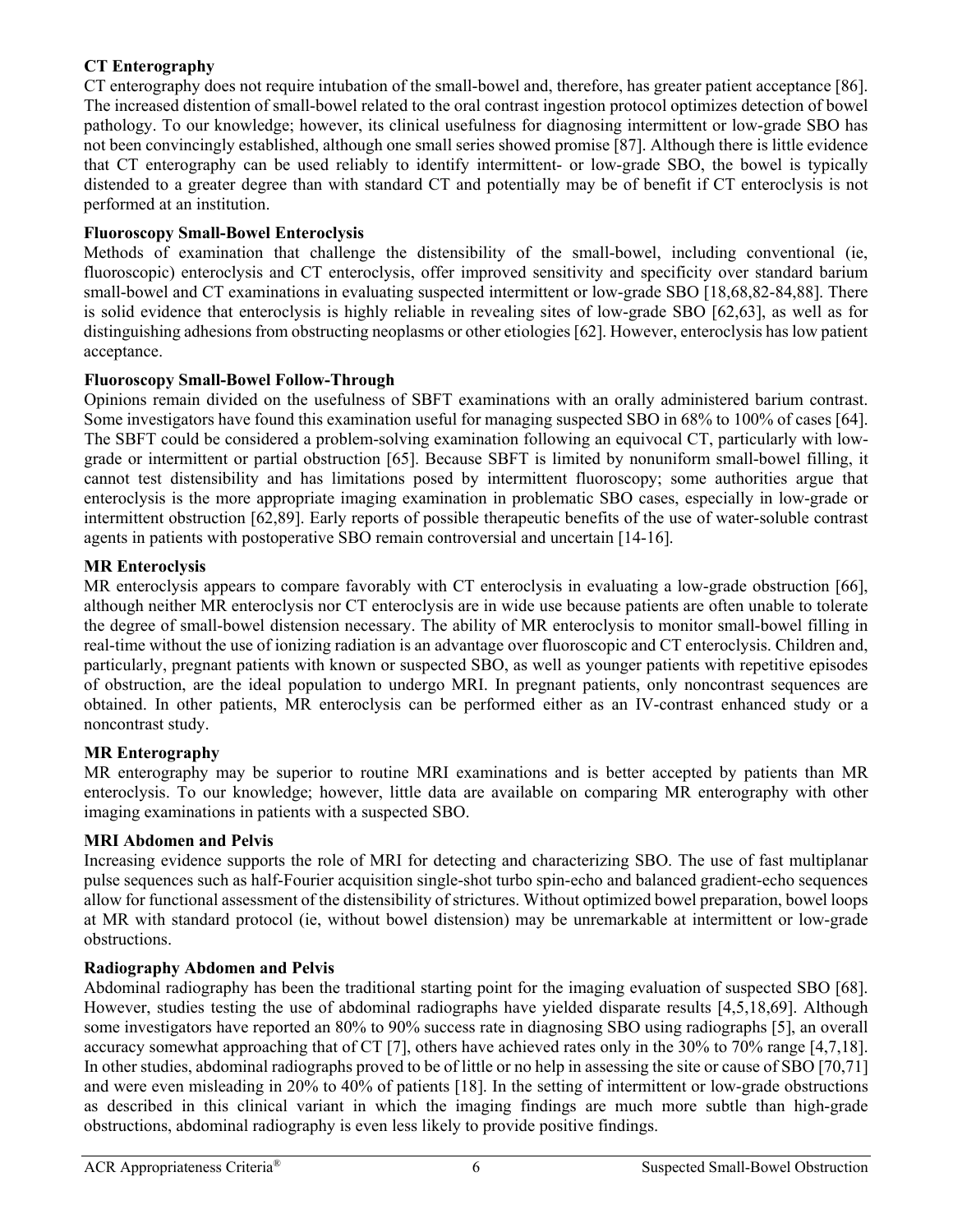### **US Abdomen and Pelvis**

Because of CT's high accuracy for diagnosing and characterizing SBO and because of the inherent limitation of US in adults in this situation, it has rarely been used for this purpose in the United States. Compared with US, CT (or MRI) generally provides more information as to the status of the entire gastrointestinal tract, the 3-D anatomy, and the underlying causes and complications of SBO, and it is preferred by surgeons for adult patient management. US was reported to have a nearly 90% success rate for diagnosing SBO [71-75], with a sensitivity of 91% and a specificity of 84%, in a prospective study of 76 patients with suspected SBO who underwent bedside US [76]. In an older study [77], CT proved superior to US in diagnosing intestinal obstructions. In the pediatric age group, US has proven useful in evaluating intussusception [63], midgut volvulus [78], and other causes of SBO [79].

### **Summary of Recommendations**

- **Variant 1:** CT abdomen and pelvis with IV contrast is usually appropriate for the initial imaging of a suspected SBO with an acute presentation. The panel did not agree on recommending radiographs of the abdomen and pelvis in patients with an acute presentation of suspected SBO. There is insufficient medical literature to conclude whether or not these patients would benefit from this procedure. This procedure is controversial but may be appropriate as an initial imaging examination to direct further workup (which would usually include a CT of the abdomen and pelvis with IV contrast).
- **Variant 2:** CT abdomen and pelvis with IV contrast or CT enterography is usually appropriate for the imaging of a suspected intermittent or low-grade SBO with an indolent presentation. These procedures are equivalent alternatives (ie, only one procedure will be ordered to provide the clinical information to effectively manage the patient's care). However, CT enterography could be performed as a complementary examination if smallbowel distension aids in accentuating small bowel pathology that is not initially evident on a CT without oral contrast.

#### **Supporting Documents**

The evidence table, literature search, and appendix for this topic are available at [https://acsearch.acr.org/list.](https://acsearch.acr.org/list) The appendix includes the strength of evidence assessment and the final rating round tabulations for each recommendation.

For additional information on the Appropriateness Criteria methodology and other supporting documents go to [www.acr.org/ac.](https://www.acr.org/Clinical-Resources/ACR-Appropriateness-Criteria)

| <b>Appropriateness Category Name</b> | Appropriateness<br>Rating | <b>Appropriateness Category Definition</b>                                                                                                                                                                                                               |
|--------------------------------------|---------------------------|----------------------------------------------------------------------------------------------------------------------------------------------------------------------------------------------------------------------------------------------------------|
| <b>Usually Appropriate</b>           | 7, 8, or 9                | The imaging procedure or treatment is indicated in the<br>specified clinical scenarios at a favorable risk-benefit<br>ratio for patients.                                                                                                                |
| May Be Appropriate                   | 4, 5, or $6$              | The imaging procedure or treatment may be indicated<br>in the specified clinical scenarios as an alternative to<br>imaging procedures or treatments with a more<br>favorable risk-benefit ratio, or the risk-benefit ratio for<br>patients is equivocal. |
| May Be Appropriate<br>(Disagreement) | 5                         | The individual ratings are too dispersed from the panel<br>median. The different label provides transparency<br>regarding the panel's recommendation. "May be<br>appropriate" is the rating category and a rating of 5 is<br>assigned.                   |
| <b>Usually Not Appropriate</b>       | $1, 2,$ or 3              | The imaging procedure or treatment is unlikely to be<br>indicated in the specified clinical scenarios, or the<br>risk-benefit ratio for patients is likely to be<br>unfavorable.                                                                         |

### **Appropriateness Category Names and Definitions**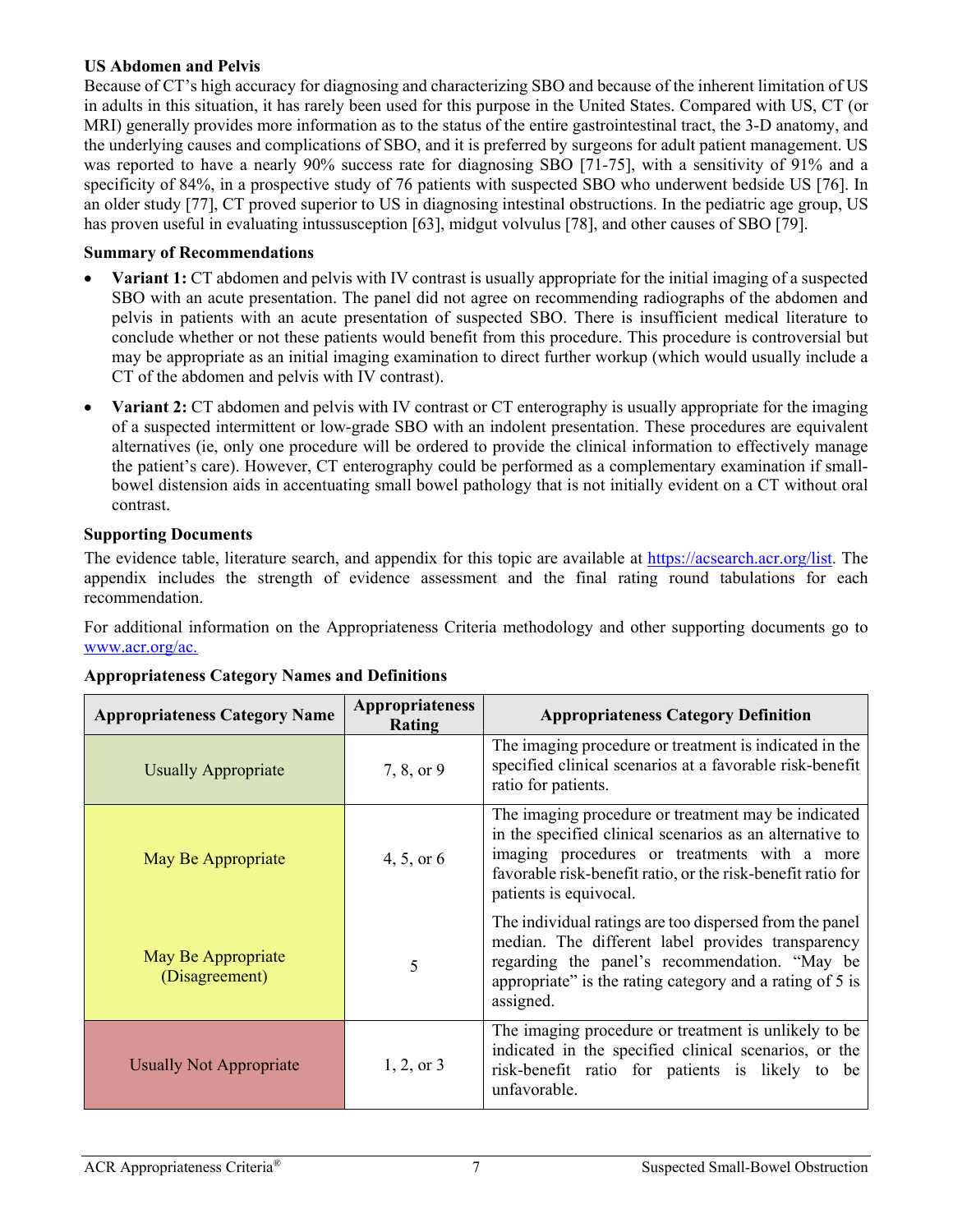### **Relative Radiation Level Information**

Potential adverse health effects associated with radiation exposure are an important factor to consider when selecting the appropriate imaging procedure. Because there is a wide range of radiation exposures associated with different diagnostic procedures, a relative radiation level (RRL) indication has been included for each imaging examination. The RRLs are based on effective dose, which is a radiation dose quantity that is used to estimate population total radiation risk associated with an imaging procedure. Patients in the pediatric age group are at inherently higher risk from exposure, because of both organ sensitivity and longer life expectancy (relevant to the long latency that appears to accompany radiation exposure). For these reasons, the RRL dose estimate ranges for pediatric examinations are lower as compared with those specified for adults (see Table below). Additional information regarding radiation dose assessment for imaging examinations can be found in the ACR Appropriateness Criteria® Radiation Dose Assessment [Introduction](https://www.acr.org/-/media/ACR/Files/Appropriateness-Criteria/RadiationDoseAssessmentIntro.pdf) document [90].

| <b>Relative Radiation Level Designations</b> |                                               |                                                                                                                                |  |  |
|----------------------------------------------|-----------------------------------------------|--------------------------------------------------------------------------------------------------------------------------------|--|--|
| <b>Relative Radiation Level*</b>             | <b>Adult Effective Dose Estimate</b><br>Range | <b>Pediatric Effective Dose Estimate</b><br>Range                                                                              |  |  |
|                                              | $0$ mS $v$                                    | $0$ mS $v$                                                                                                                     |  |  |
| ☺                                            | $< 0.1$ mSv                                   | $< 0.03$ mSv                                                                                                                   |  |  |
| $\odot\odot$                                 | $0.1-1$ mSv                                   | $0.03 - 0.3$ mSv                                                                                                               |  |  |
| $\odot \odot \odot$                          | $1-10$ mSv                                    | $0.3-3$ mSv                                                                                                                    |  |  |
| $\bf \odot\bf \odot\bf \odot$                | $10-30$ mSv                                   | $3-10$ mS <sub>v</sub>                                                                                                         |  |  |
| 00000<br>$+$ nnt<br>0.1                      | $30-100$ mSv                                  | $10-30$ mSv<br>the contract of the contract of the contract of the contract of the contract of the contract of the contract of |  |  |

\*RRL assignments for some of the examinations cannot be made, because the actual patient doses in these procedures vary as a function of a number of factors (eg, region of the body exposed to ionizing radiation, the imaging guidance that is used). The RRLs for these examinations are designated as "Varies".

### **References**

- 1. Nicolaou S, Kai B, Ho S, Su J, Ahamed K. Imaging of acute small-bowel obstruction. AJR Am J Roentgenol 2005;185:1036-44.
- 2. Frager D, Baer JW, Medwid SW, Rothpearl A, Bossart P. Detection of intestinal ischemia in patients with acute small-bowel obstruction due to adhesions or hernia: efficacy of CT. AJR Am J Roentgenol 1996;166:67-71.
- 3. Balthazar EJ, Liebeskind ME, Macari M. Intestinal ischemia in patients in whom small bowel obstruction is suspected: evaluation of accuracy, limitations, and clinical implications of CT in diagnosis. Radiology 1997;205:519-22.
- 4. Frager D, Medwid SW, Baer JW, Mollinelli B, Friedman M. CT of small-bowel obstruction: value in establishing the diagnosis and determining the degree and cause. AJR Am J Roentgenol 1994;162:37-41.
- 5. Fukuya T, Hawes DR, Lu CC, Chang PJ, Barloon TJ. CT diagnosis of small-bowel obstruction: efficacy in 60 patients. AJR Am J Roentgenol 1992;158:765-9; discussion 71-2.
- 6. Gazelle GS, Goldberg MA, Wittenberg J, Halpern EF, Pinkney L, Mueller PR. Efficacy of CT in distinguishing small-bowel obstruction from other causes of small-bowel dilatation. AJR Am J Roentgenol 1994;162:43-7.
- 7. Maglinte DD, Reyes BL, Harmon BH, et al. Reliability and role of plain film radiography and CT in the diagnosis of small-bowel obstruction. AJR Am J Roentgenol 1996;167:1451-5.
- 8. Ha HK, Kim JS, Lee MS, et al. Differentiation of simple and strangulated small-bowel obstructions: usefulness of known CT criteria. Radiology 1997;204:507-12.
- 9. Loftus T, Moore F, VanZant E, et al. A protocol for the management of adhesive small bowel obstruction. J Trauma Acute Care Surg 2015;78:13-9; discussion 19-21.
- 10. Walters CL, Sutton AL, Huddleston-Colburn MK, Whitworth JM, Schneider KE, Straughn JM, Jr. Outcomes of gynecologic oncology patients undergoing gastrografin small bowel follow-through studies. J Reprod Med 2014;59:476-80.
- 11. Bueno-Lledo J, Barber S, Vaque J, Frasson M, Garcia-Granero E, Juan-Burgueno M. Adhesive Small Bowel Obstruction: Predictive Factors of Lack of Response in Conservative Management with Gastrografin. Dig Surg 2016;33:26-32.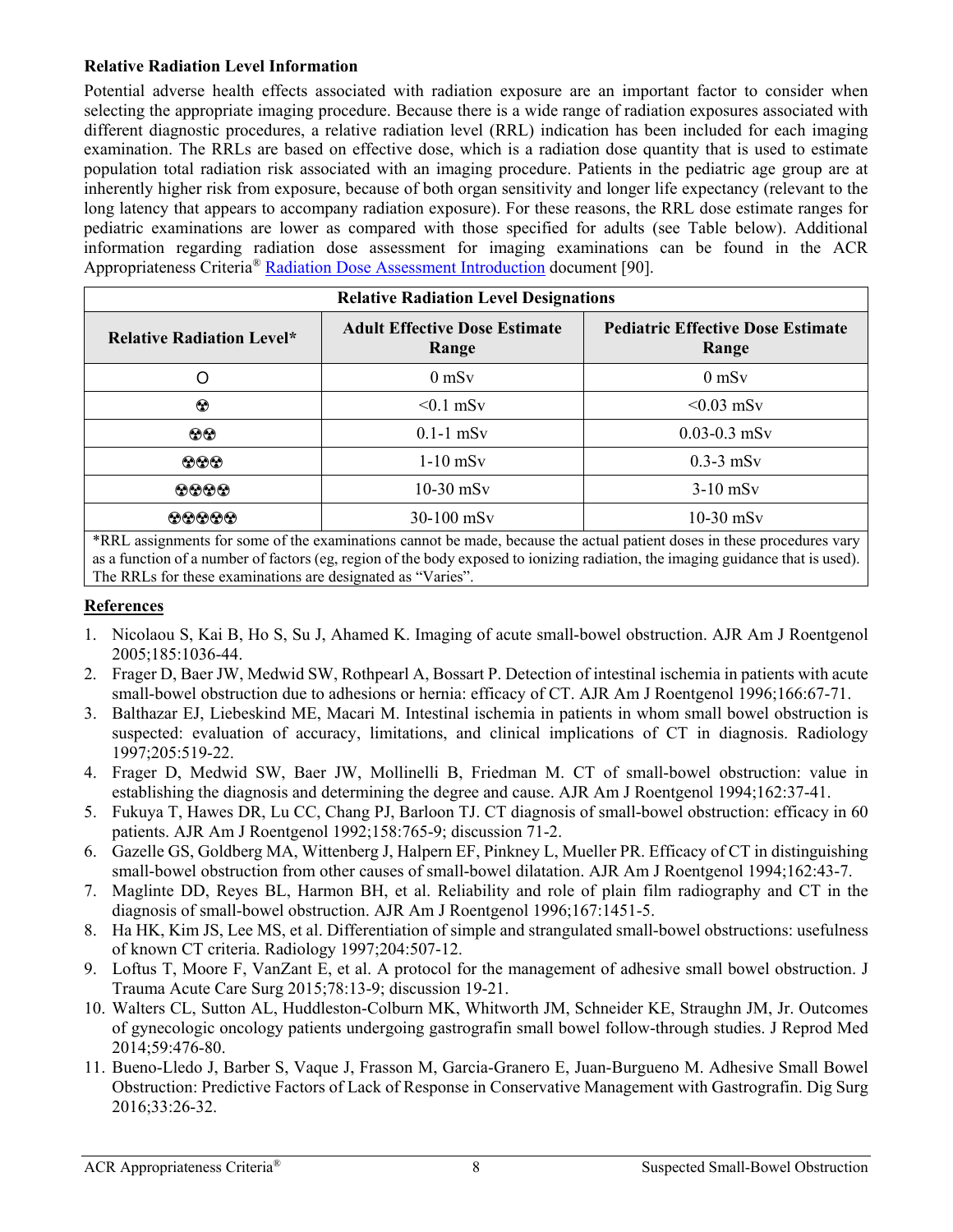- 12. Goussous N, Eiken PW, Bannon MP, Zielinski MD. Enhancement of a small bowel obstruction model using the gastrografin(R) challenge test. J Gastrointest Surg 2013;17:110-6; discussion p 16-7.
- 13. Khasawneh MA, Ugarte ML, Srvantstian B, Dozois EJ, Bannon MP, Zielinski MD. Role of gastrografin challenge in early postoperative small bowel obstruction. J Gastrointest Surg 2014;18:363-8.
- 14. Abbas SM, Bissett IP, Parry BR. Meta-analysis of oral water-soluble contrast agent in the management of adhesive small bowel obstruction. Br J Surg 2007;94:404-11.
- 15. Feigin E, Seror D, Szold A, et al. Water-soluble contrast material has no therapeutic effect on postoperative small-bowel obstruction: results of a prospective, randomized clinical trial. Am J Surg 1996;171:227-9.
- 16. Biondo S, Miquel J, Espin-Basany E, et al. A Double-Blinded Randomized Clinical Study on the Therapeutic Effect of Gastrografin in Prolonged Postoperative Ileus After Elective Colorectal Surgery. World J Surg 2016;40:206-14.
- 17. Megibow AJ, Balthazar EJ, Cho KC, Medwid SW, Birnbaum BA, Noz ME. Bowel obstruction: evaluation with CT. Radiology 1991;180:313-8.
- 18. Shrake PD, Rex DK, Lappas JC, Maglinte DD. Radiographic evaluation of suspected small bowel obstruction. Am J Gastroenterol 1991;86:175-8.
- 19. Delabrousse E, Lubrano J, Jehl J, et al. Small-bowel obstruction from adhesive bands and matted adhesions: CT differentiation. AJR Am J Roentgenol 2009;192:693-7.
- 20. Delabrousse E, Lubrano J, Sailley N, Aubry S, Mantion GA, Kastler BA. Small-bowel bezoar versus smallbowel feces: CT evaluation. AJR Am J Roentgenol 2008;191:1465-8.
- 21. Jaffe TA, Martin LC, Thomas J, Adamson AR, DeLong DM, Paulson EK. Small-bowel obstruction: coronal reformations from isotropic voxels at 16-section multi-detector row CT. Radiology 2006;238:135-42.
- 22. Desser TS, Gross M. Multidetector row computed tomography of small bowel obstruction. Semin Ultrasound CT MR 2008;29:308-21.
- 23. Gollub MJ. Multidetector computed tomography enteroclysis of patients with small bowel obstruction: a volume-rendered "surgical perspective". J Comput Assist Tomogr 2005;29:401-7.
- 24. Hodel J, Zins M, Desmottes L, et al. Location of the transition zone in CT of small-bowel obstruction: added value of multiplanar reformations. Abdom Imaging 2009;34:35-41.
- 25. Hong SS, Kim AY, Byun JH, et al. MDCT of small-bowel disease: value of 3D imaging. AJR Am J Roentgenol 2006;187:1212-21.
- 26. Shah ZK, Uppot RN, Wargo JA, Hahn PF, Sahani DV. Small bowel obstruction: the value of coronal reformatted images from 16-multidetector computed tomography--a clinicoradiological perspective. J Comput Assist Tomogr 2008;32:23-31.
- 27. Colon MJ, Telem DA, Wong D, Divino CM. The relevance of transition zones on computed tomography in the management of small bowel obstruction. Surgery 2010;147:373-7.
- 28. Idris M, Kashif N, Idris S, Memon WA, Tanveer UH, Haider Z. Accuracy of 64-slice multidetector computed tomography scan in detection of the point of transition of small bowel obstruction. Jpn J Radiol 2012;30:235- 41.
- 29. Atri M, McGregor C, McInnes M, et al. Multidetector helical CT in the evaluation of acute small bowel obstruction: comparison of non-enhanced (no oral, rectal or IV contrast) and IV enhanced CT. Eur J Radiol 2009;71:135-40.
- 30. Donckier V, Closset J, Van Gansbeke D, et al. Contribution of computed tomography to decision making in the management of adhesive small bowel obstruction. Br J Surg 1998;85:1071-4.
- 31. Zalcman M, Sy M, Donckier V, Closset J, Gansbeke DV. Helical CT signs in the diagnosis of intestinal ischemia in small-bowel obstruction. AJR Am J Roentgenol 2000;175:1601-7.
- 32. Millet I, Taourel P, Ruyer A, Molinari N. Value of CT findings to predict surgical ischemia in small bowel obstruction: A systematic review and meta-analysis. Eur Radiol 2015;25:1823-35.
- 33. Elsayes KM, Menias CO, Smullen TL, Platt JF. Closed-loop small-bowel obstruction: diagnostic patterns by multidetector computed tomography. J Comput Assist Tomogr 2007;31:697-701.
- 34. Nakashima K, Ishimaru H, Fujimoto T, et al. Diagnostic performance of CT findings for bowel ischemia and necrosis in closed-loop small-bowel obstruction. Abdom Imaging 2015;40:1097-103.
- 35. Sheedy SP, Earnest Ft, Fletcher JG, Fidler JL, Hoskin TL. CT of small-bowel ischemia associated with obstruction in emergency department patients: diagnostic performance evaluation. Radiology 2006;241:729- 36.
- 36. Wiesner W, Mortele K. Small bowel ischemia caused by strangulation in complicated small bowel obstruction. CT findings in 20 cases with histopathological correlation. JBR-BTR 2011;94:309-14.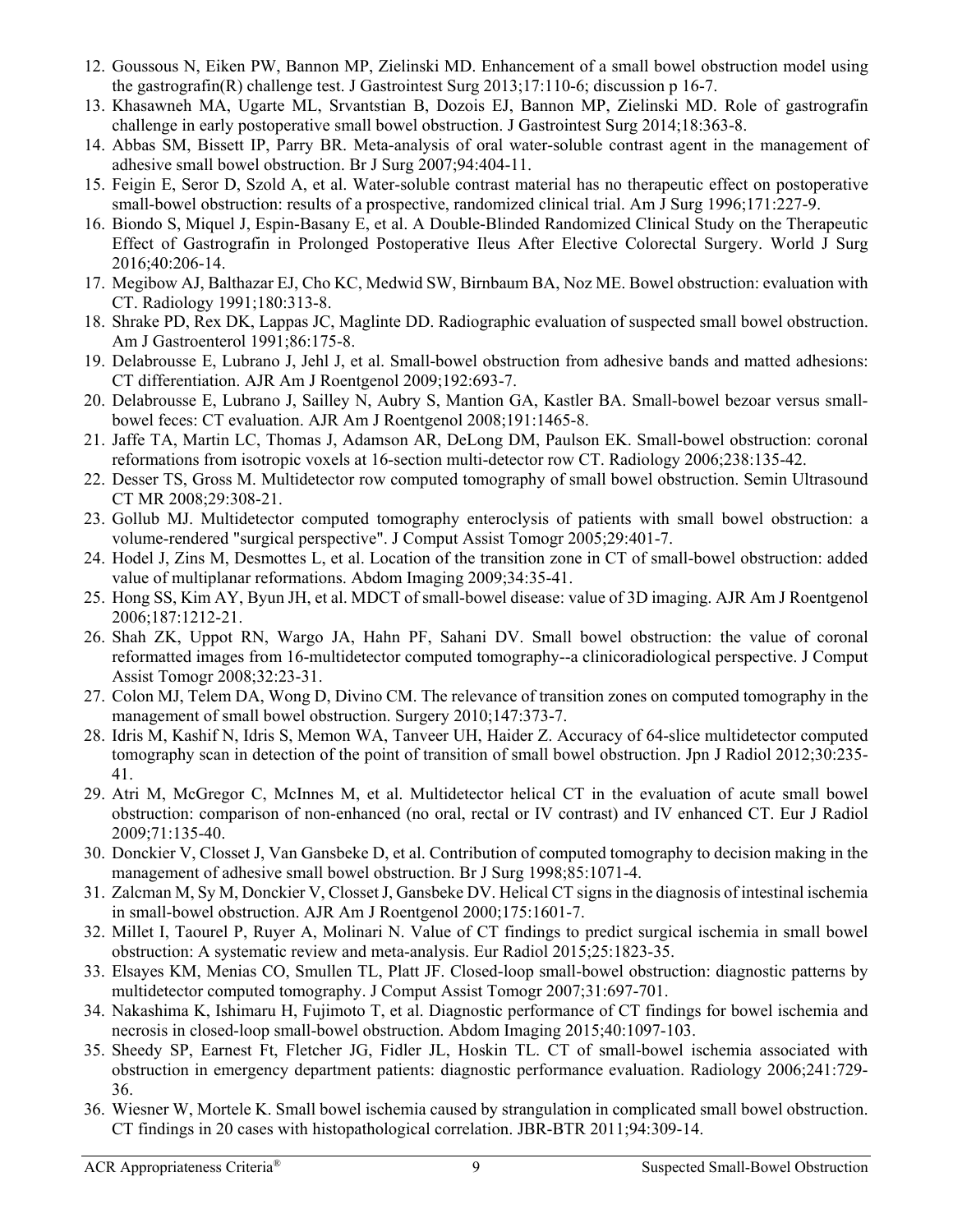- 37. Geffroy Y, Boulay-Coletta I, Julles MC, Nakache S, Taourel P, Zins M. Increased unenhanced bowel-wall attenuation at multidetector CT is highly specific of ischemia complicating small-bowel obstruction. Radiology 2014;270:159-67.
- 38. O'Leary MP, Neville AL, Keeley JA, Kim DY, de Virgilio C, Plurad DS. Predictors of Ischemic Bowel in Patients with Small Bowel Obstruction. Am Surg 2016;82:992-94.
- 39. Darras KE, McLaughlin PD, Kang H, et al. Virtual monoenergetic reconstruction of contrast-enhanced dual energy CT at 70keV maximizes mural enhancement in acute small bowel obstruction. Eur J Radiol 2016;85:950-6.
- 40. Potretzke TA, Brace CL, Lubner MG, Sampson LA, Willey BJ, Lee FT, Jr. Early small-bowel ischemia: dualenergy CT improves conspicuity compared with conventional CT in a swine model. Radiology 2015;275:119- 26.
- 41. Lourenco PDM, Rawski R, Mohammed MF, Khosa F, Nicolaou S, McLaughlin P. Dual-Energy CT Iodine Mapping and 40-keV Monoenergetic Applications in the Diagnosis of Acute Bowel Ischemia. AJR Am J Roentgenol 2018;211:564-70.
- 42. Jang KM, Min K, Kim MJ, et al. Diagnostic performance of CT in the detection of intestinal ischemia associated with small-bowel obstruction using maximal attenuation of region of interest. AJR Am J Roentgenol 2010;194:957-63.
- 43. Kim JH, Ha HK, Kim JK, et al. Usefulness of known computed tomography and clinical criteria for diagnosing strangulation in small-bowel obstruction: analysis of true and false interpretation groups in computed tomography. World J Surg 2004;28:63-8.
- 44. Jancelewicz T, Vu LT, Shawo AE, Yeh B, Gasper WJ, Harris HW. Predicting strangulated small bowel obstruction: an old problem revisited. J Gastrointest Surg 2009;13:93-9.
- 45. Mallo RD, Salem L, Lalani T, Flum DR. Computed tomography diagnosis of ischemia and complete obstruction in small bowel obstruction: a systematic review. J Gastrointest Surg 2005;9:690-4.
- 46. Qalbani A, Paushter D, Dachman AH. Multidetector row CT of small bowel obstruction. Radiol Clin North Am 2007;45:499-512, viii.
- 47. Kato K, Mizunuma K, Sugiyama M, et al. Interobserver agreement on the diagnosis of bowel ischemia: assessment using dynamic computed tomography of small bowel obstruction. Jpn J Radiol 2010;28:727-32.
- 48. Duda JB, Bhatt S, Dogra VS. Utility of CT whirl sign in guiding management of small-bowel obstruction. AJR Am J Roentgenol 2008;191:743-7.
- 49. Hwang JY, Lee JK, Lee JE, Baek SY. Value of multidetector CT in decision making regarding surgery in patients with small-bowel obstruction due to adhesion. Eur Radiol 2009;19:2425-31.
- 50. O'Daly BJ, Ridgway PF, Keenan N, et al. Detected peritoneal fluid in small bowel obstruction is associated with the need for surgical intervention. Can J Surg 2009;52:201-6.
- 51. Rocha FG, Theman TA, Matros E, Ledbetter SM, Zinner MJ, Ferzoco SJ. Nonoperative management of patients with a diagnosis of high-grade small bowel obstruction by computed tomography. Arch Surg 2009;144:1000- 4.
- 52. Zielinski MD, Eiken PW, Bannon MP, et al. Small bowel obstruction-who needs an operation? A multivariate prediction model. World J Surg 2010;34:910-9.
- 53. Deshmukh SD, Shin DS, Willmann JK, Rosenberg J, Shin L, Jeffrey RB. Non-emergency small bowel obstruction: assessment of CT findings that predict need for surgery. Eur Radiol 2011;21:982-6.
- 54. Zielinski MD, Eiken PW, Heller SF, et al. Prospective, observational validation of a multivariate small-bowel obstruction model to predict the need for operative intervention. J Am Coll Surg 2011;212:1068-76.
- 55. Maung AA, Johnson DC, Piper GL, et al. Evaluation and management of small-bowel obstruction: an Eastern Association for the Surgery of Trauma practice management guideline. J Trauma Acute Care Surg 2012;73:S362-9.
- 56. Kulvatunyou N, Pandit V, Moutamn S, et al. A multi-institution prospective observational study of small bowel obstruction: Clinical and computerized tomography predictors of which patients may require early surgery. J Trauma Acute Care Surg 2015;79:393-8.
- 57. Millet I, Ruyer A, Alili C, et al. Adhesive small-bowel obstruction: value of CT in identifying findings associated with the effectiveness of nonsurgical treatment. Radiology 2014;273:425-32.
- 58. O'Leary EA, Desale SY, Yi WS, et al. Letting the sun set on small bowel obstruction: can a simple risk score tell us when nonoperative care is inappropriate? Am Surg 2014;80:572-9.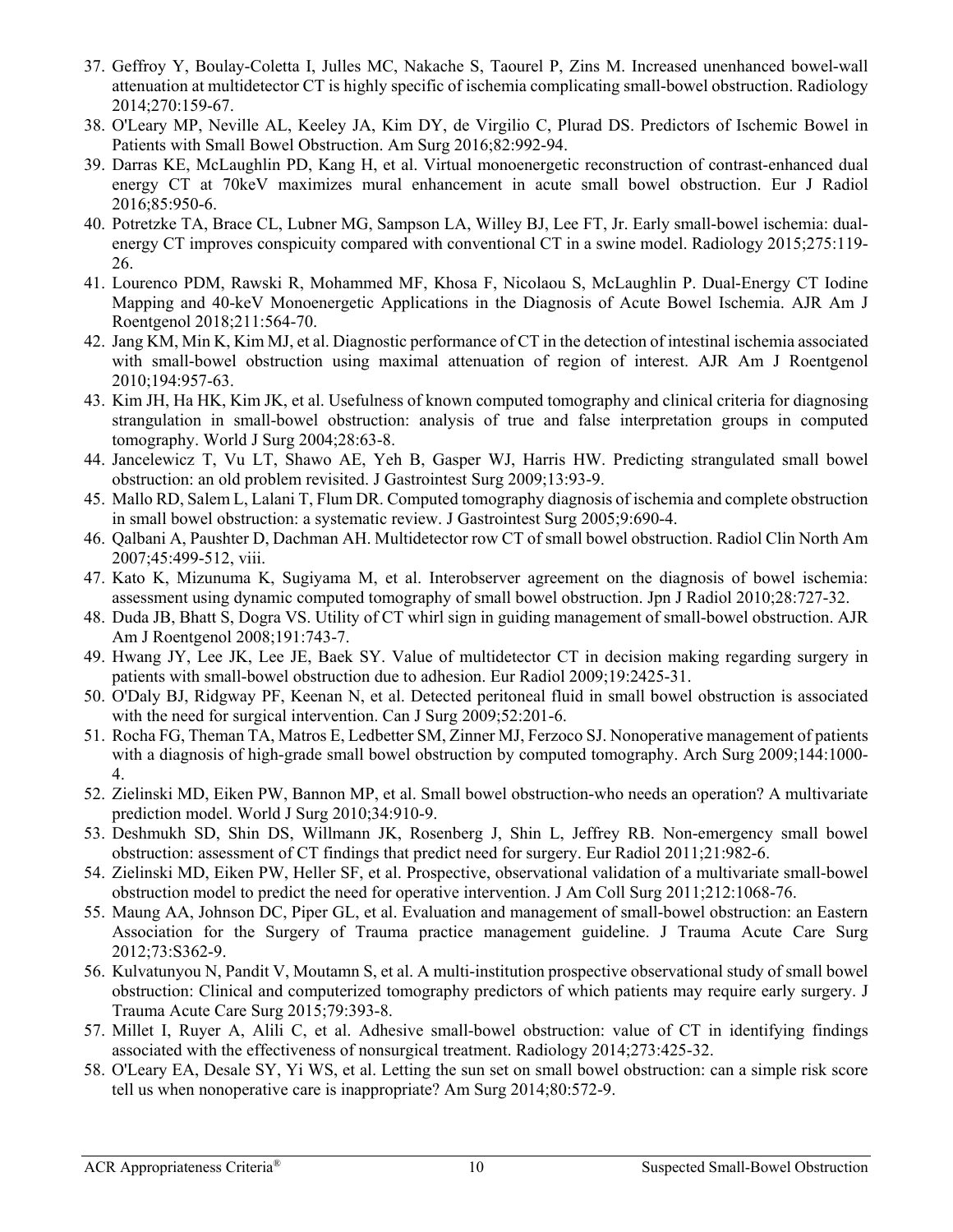- 59. Scrima A, Lubner MG, King S, Pankratz J, Kennedy G, Pickhardt PJ. Value of MDCT and Clinical and Laboratory Data for Predicting the Need for Surgical Intervention in Suspected Small-Bowel Obstruction. AJR Am J Roentgenol 2017;208:785-93.
- 60. Suri RR, Vora P, Kirby JM, Ruo L. Computed tomography features associated with operative management for nonstrangulating small bowel obstruction. Can J Surg 2014;57:254-9.
- 61. Brown S, Applegate KE, Sandrasegaran K, et al. Fluoroscopic and CT enteroclysis in children: initial experience, technical feasibility, and utility. Pediatr Radiol 2008;38:497-510.
- 62. Caroline DF, Herlinger H, Laufer I, Kressel HY, Levine MS. Small-bowel enema in the diagnosis of adhesive obstructions. AJR Am J Roentgenol 1984;142:1133-9.
- 63. Makanjuola D. Computed tomography compared with small bowel enema in clinically equivocal intestinal obstruction. Clin Radiol 1998;53:203-8.
- 64. Anderson CA, Humphrey WT. Contrast radiography in small bowel obstruction: a prospective, randomized trial. Mil Med 1997;162:749-52.
- 65. Kendrick ML. Partial small bowel obstruction: clinical issues and recent technical advances. Abdom Imaging 2009;34:329-34.
- 66. Fidler J. MR imaging of the small bowel. Radiol Clin North Am 2007;45:317-31.
- 67. Cronin CG, Lohan DG, Browne AM, Alhajeri AN, Roche C, Murphy JM. MR enterography in the evaluation of small bowel dilation. Clin Radiol 2009;64:1026-34.
- 68. Walsh DW, Bender GN, Timmons H. Comparison of computed tomography-enteroclysis and traditional computed tomography in the setting of suspected partial small bowel obstruction. Emergency Radiology 1998;5:29-37.
- 69. Matsuo Y. Degree of bowel distension on plain-radiographs--a surgical-radiological study of new criteria in mechanical intestinal obstruction. Jpn J Surg 1978;8:222-7.
- 70. Heinberg EM, Finan MA, Chambers RB, Bazzett LB, Kline RC. Postoperative ileus on a gynecologic oncology service--do abdominal X-rays have a role? Gynecol Oncol 2003;90:158-62.
- 71. Ko YT, Lim JH, Lee DH, Lee HW, Lim JW. Small bowel obstruction: sonographic evaluation. Radiology 1993;188:649-53.
- 72. Czechowski J. Conventional radiography and ultrasonography in the diagnosis of small bowel obstruction and strangulation. Acta Radiol 1996;37:186-9.
- 73. Schmutz GR, Benko A, Fournier L, Peron JM, Morel E, Chiche L. Small bowel obstruction: role and contribution of sonography. Eur Radiol 1997;7:1054-8.
- 74. Wold PB, Fletcher JG, Johnson CD, Sandborn WJ. Assessment of small bowel Crohn disease: noninvasive peroral CT enterography compared with other imaging methods and endoscopy--feasibility study. Radiology 2003;229:275-81.
- 75. Taylor MR, Lalani N. Adult small bowel obstruction. Acad Emerg Med 2013;20:528-44.
- 76. Jang TB, Schindler D, Kaji AH. Bedside ultrasonography for the detection of small bowel obstruction in the emergency department. Emerg Med J 2011;28:676-8.
- 77. Suri S, Gupta S, Sudhakar PJ, Venkataramu NK, Sood B, Wig JD. Comparative evaluation of plain films, ultrasound and CT in the diagnosis of intestinal obstruction. Acta Radiol 1999;40:422-8.
- 78. Pracros JP, Sann L, Genin G, et al. Ultrasound diagnosis of midgut volvulus: the "whirlpool" sign. Pediatr Radiol 1992;22:18-20.
- 79. Ikeda H, Matsuyama S, Suzuki N, Takahashi A, Kuroiwa M, Hatakeyama S. Small bowel obstruction in children: review of 10 years experience. Acta Paediatr Jpn 1993;35:504-7.
- 80. Maglinte DD, Gage SN, Harmon BH, et al. Obstruction of the small intestine: accuracy and role of CT in diagnosis. Radiology 1993;188:61-4.
- 81. Khurana B, Ledbetter S, McTavish J, Wiesner W, Ros PR. Bowel obstruction revealed by multidetector CT. AJR Am J Roentgenol 2002;178:1139-44.
- 82. Boudiaf M, Jaff A, Soyer P, Bouhnik Y, Hamzi L, Rymer R. Small-bowel diseases: prospective evaluation of multi-detector row helical CT enteroclysis in 107 consecutive patients. Radiology 2004;233:338-44.
- 83. Engin G. Computed tomography enteroclysis in the diagnosis of intestinal diseases. J Comput Assist Tomogr 2008;32:9-16.
- 84. Kohli MD, Maglinte DD. CT enteroclysis in incomplete small bowel obstruction. Abdom Imaging 2009;34:321-7.
- 85. Roediger WE, Marshall VC, Roberts S. Value of small bowel enema in incomplete intestinal obstruction. Aust N Z J Surg 1982;52:507-9.